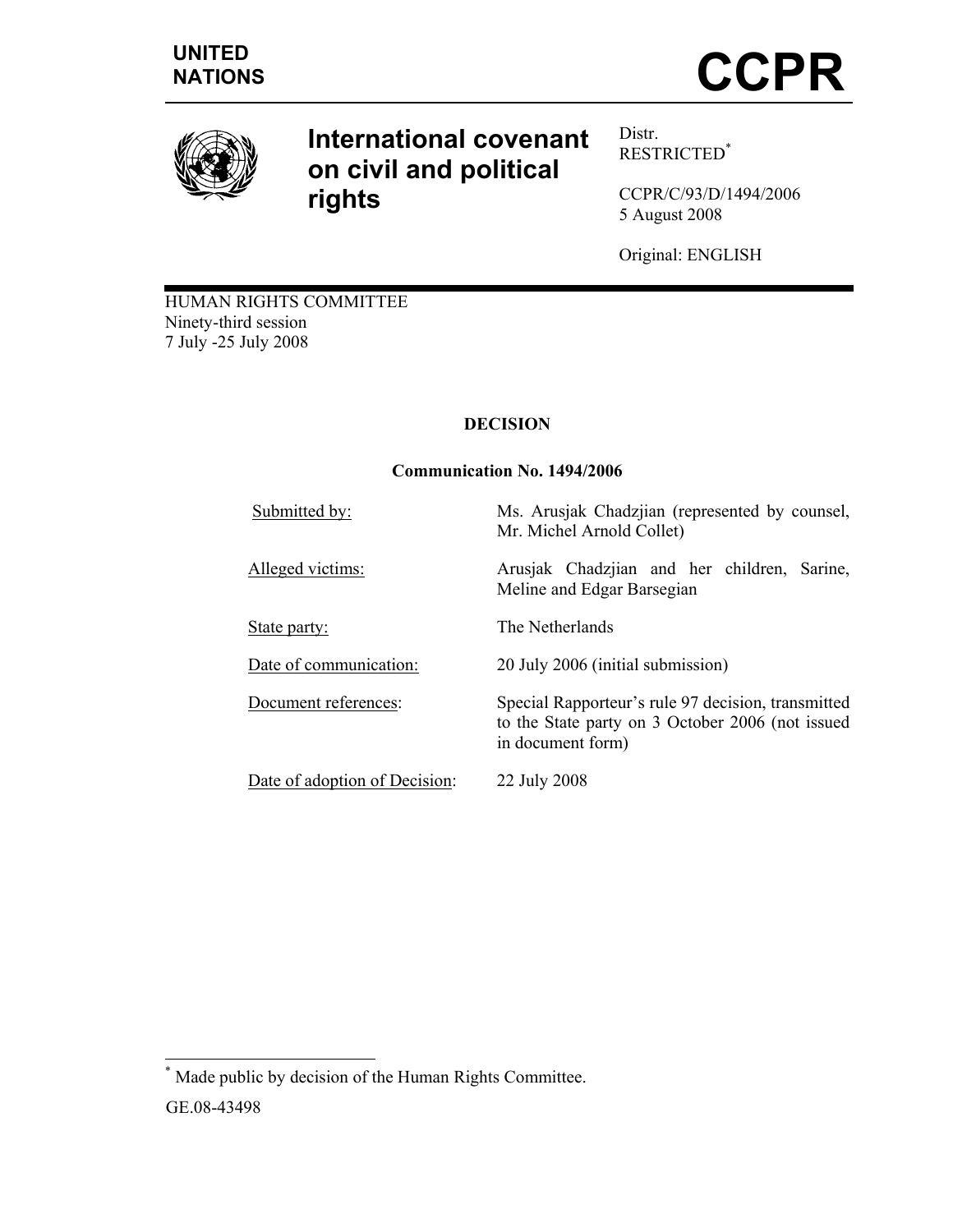### *Subject matter:* Deportation to Armenia

 *Substantive issues:* Right not to be subjected to cruel, inhuman or degrading treatment or punishment – Right to a fair and public hearing by an independent and impartial tribunal Right not to be subjected to arbitrary or unlawful interference with one's privacy – Protection of the family- Right of the child to protection

 *Procedural issues:* Substantiation – Exhaustion of domestic remedies

 *Articles of the Covenant:* 7; 14; 17; 23 and 24

 *Articles of the Optional Protocol:* 2; 5, paragraph 2 (b)

[ANNEX]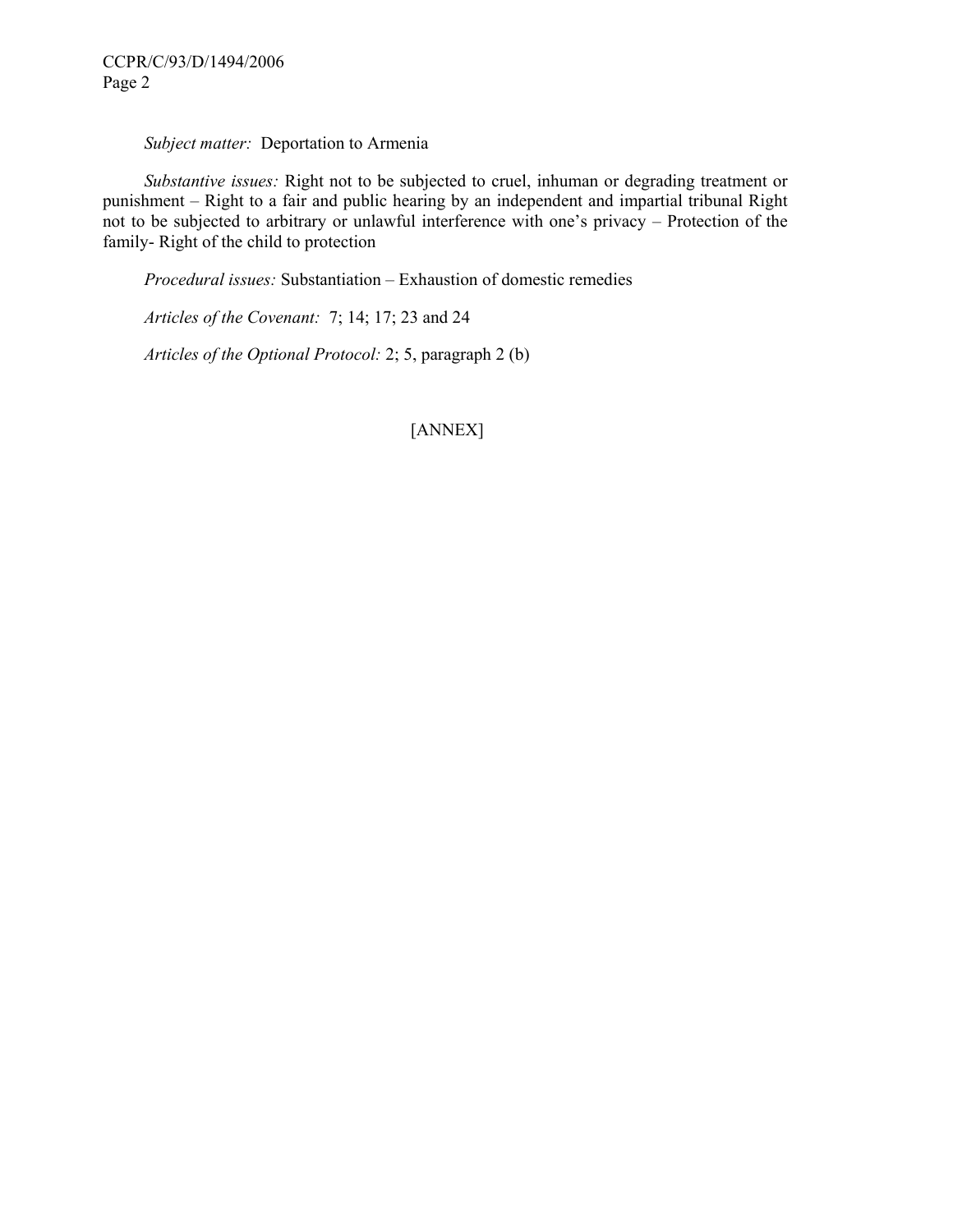#### **ANNEX**

## DECISION OF THE HUMAN RIGHTS COMMITTEE UNDER THE OPTIONAL PROTOCOL TO THE INTERNATIONAL COVENANT ON CIVIL AND POLITICAL RIGHTS

Ninety-third session

concerning

#### **Communication No. 1494/2006\***

| Submitted by:          | Ms. Arusjak Chadzjian (represented by counsel,<br>Mr. Michel Arnold Collet) |
|------------------------|-----------------------------------------------------------------------------|
| Alleged victim:        | Arusjak Chadzjian and her children, Sarine,<br>Meline and Edgar Barsegian   |
| State party:           | The Netherlands                                                             |
| Date of communication: | 20 July 2006 (initial submission)                                           |

 The Human Rights Committee, established under article 28 of the International Covenant on Civil and Political Rights,

Meeting on 22 July 2008,

Adopts the following:

 $\overline{a}$ 

#### **DECISION ON ADMISSIBILITY**

1.1 The author of the communication is Arusjak Chadzjian, an Armenian national, born on 1 August 1955, who has submitted the communication on her own behalf and on behalf of her children, Sarine, Meline and Edgar Barsegian born in 1989, 1990 and 1993, respectively. She claims that her deportation to Armenia with her children would violate their rights under articles 7, 14, 17, 23 and 24 of the International Covenant on Civil and Political Rights. The author is represented by counsel, Mr. Michel Arnold Collet.

1.2 On 12 December 2006, the Special Rapporteur for New Communications, acting on behalf of the Committee, confirmed to the State party that the admissibility of this case would not be considered separately from the merits.

<sup>\*</sup> The following members of the Committee participated in the examination of the present communication: Mr. Abdelfattah Amor, Mr. Prafullachandra Natwarlal Bhagwati, Ms. Christine Chanet, Mr. Maurice Glèlè Ahanhanzo, Mr. Yuji Iwasawa, Mr. Edwin Johnson, Mr. Ahmed Tawfik Khalil, Mr. Rajsoomer Lallah, Ms. Zonke Zanele Majodina, Ms. Iulia Antoanella Motoc, Mr. Michael O'Flaherty, Ms. Elisabeth Palm, Mr. José Luis Pérez Sanchez-Cerro, Mr. Rafael Rivas Posada, Sir Nigel Rodley, Mr. Ivan Shearer and Ms. Ruth Wedgwood.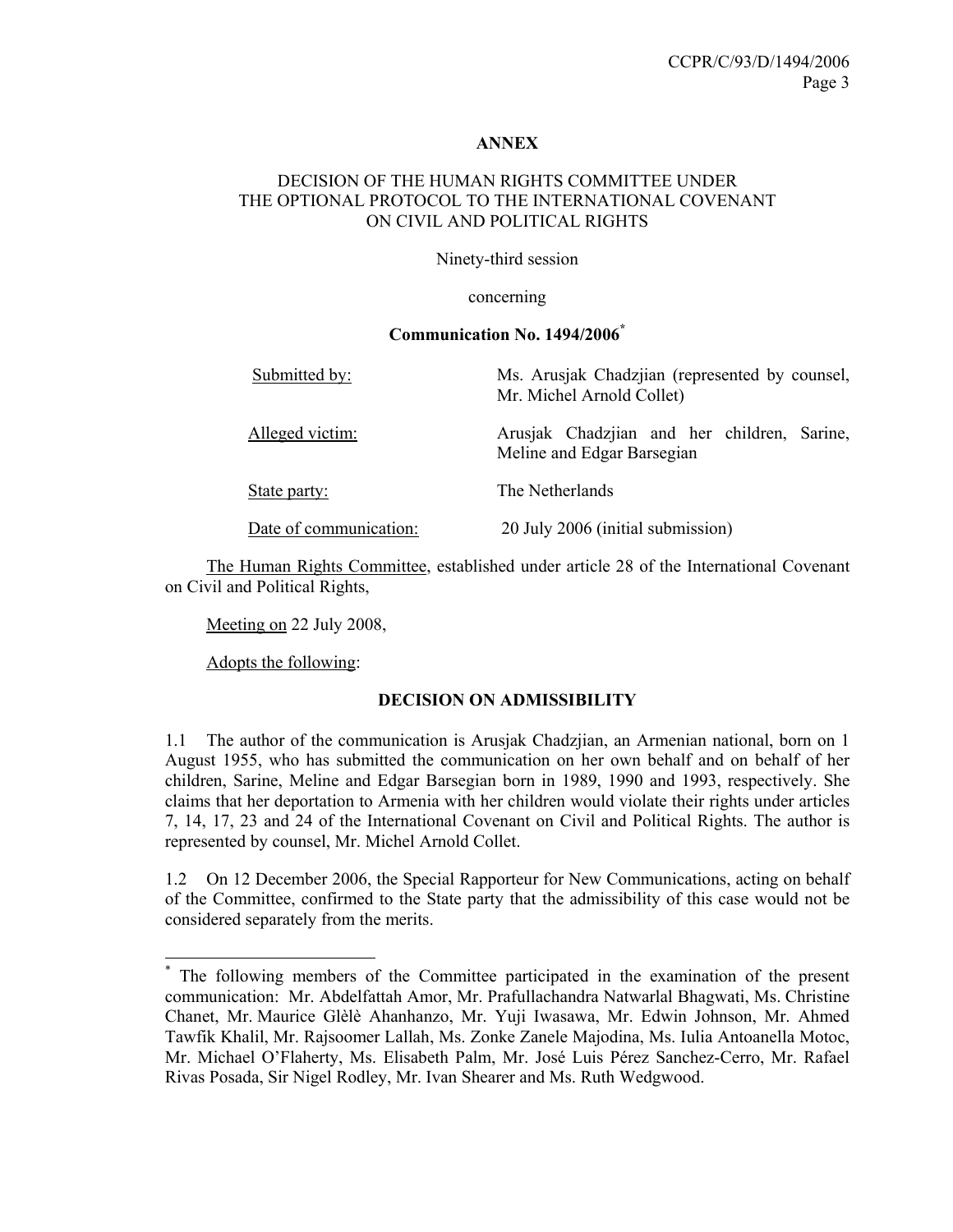## **The facts as presented by the author**

2.1 The author's husband, Zjora Basegian, born on 8 December 1950, had actively participated in the Nagorno-Karabakh conflict. After the conflict, foreign aid did not reach the localpeople and was diverted by the local authorities. The author's husband, together with two friends and a Member of Parliament, Armenak Armenakian, wrote letters to foreign aid

agencies claiming that aid was being used for private matters by Parliament. Armenak Armenakian was shot dead on 27 October 1999 together with several other members of Parliament.

2.2 The author's husband was continuously harassed by "henchmen" of President Kotsjarian, but continued to make similar claims in letters to foreign aid agencies. On 24 May 2002, the author's husband came back home from work, took some documents and left the house, saying that he would be gone for two days. A couple of hours later, two men came to the house looking for him and left. They came back the next day and assaulted the author. They searched the house and found a letter which they took. They also threatened to kill her. From several remarks made by the men, the author concluded that they were President Kotsjarian's "henchmen". They took the author to the police station where she was accused of having collaborated with her husband by writing the letter in question. She was assaulted, threatened and raped by the two men.

2.3 On 28 May 2002, some friends of the author's husband came to pick her up at the police station and told her that her husband had been killed the day before and that their house had been set on fire. Together with her children and these friends, the author left the country on the same day. On 6 June 2002, she and her children arrived in the Netherlands where she reported to the authorities.

2.4 On 13 June 2002, the author and her children applied for asylum. On 17 September 2002, the Immigration and Naturalisation Department (IND) rejected the application. On 10 October 2002, the author appealed and the IND decision was withdrawn on 14 August 2003. The Dutch Foreign Affairs Department issued a report on the author's case on 19 March 2003. On 13 May 2004, the IND issued a second negative decision on the author's application. On 4 June 2004, the author appealed the decision and on 25 August 2005, the Court of The Hague residing in Groningen rejected her appeal. The author appealed the decision and on 18 January 2006, the Council of State, the highest court in immigration affairs, rejected her appeal.

## **The Complaint**

3.1 The author argues that the IND decision is solely based on the report of the Foreign Ministry and the lack of identity papers. This led the IND to conclude that the author's account was not credible and to dismiss the application without examining the merits. She refers to a case in which the European Court of Human Rights ruled on admissibility that an account of an asylum seeker cannot immediately be deemed as unbelievable if the story at first hand seems logical<sup>1</sup>. Subsequently, the European Court found on the merits<sup>2</sup> a violation of article 3 of the

l

<sup>&</sup>lt;sup>1</sup> See *Said against the Netherlands*, application No. 2345/02, decision of 5 October 2004

<sup>2</sup> See *Said against the Netherlands*, application No. 2345/02, judgment of 5 July 2005, at para.

<sup>51</sup>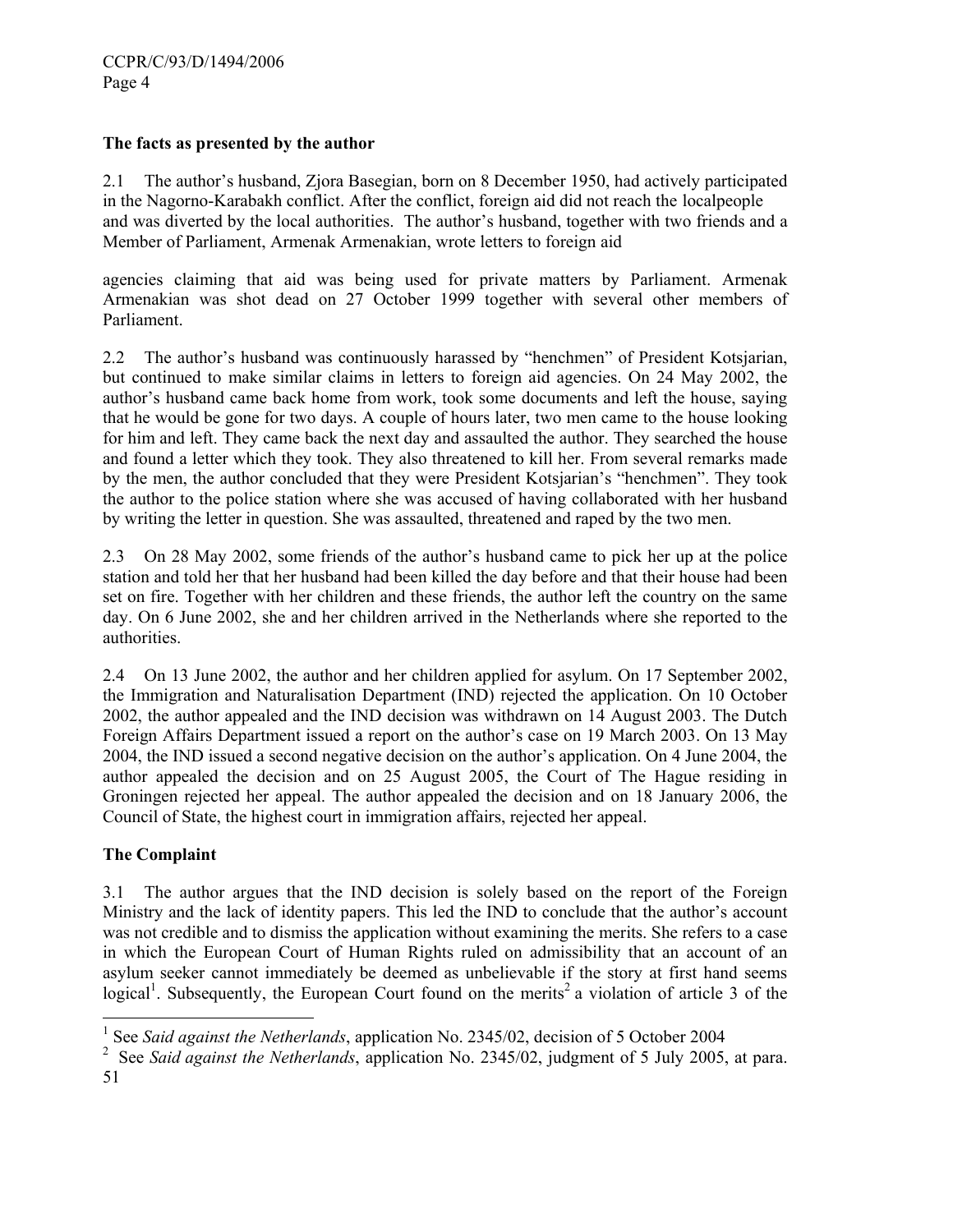European Convention of Human Rights which is, according to the author, comparable to article 7 of the Covenant. She argues that sending her and her children back to Armenia would constitute a violation of article 7 of the Covenant. She further claims that sending them back would also constitute a violation of article 23, as the State party would violate its duty to protect family life. It would further also constitute an interference with the private life of the family and constitute a violation of article 17.

3.2 The author further claims a violation of article 14, because the IND decision was mostly based on the report of the Foreign Ministry, which is considered as an expert opinion. Details of the individuals who provided the information for the report are kept confidential, which the author regards as understandable, but leads to an unfair situation, as the author cannot challenge the credibility of the report. The IND simply sent a letter on 25 March 2004 to the Foreign Ministry, stating that it had seen the background information which forms the basis of the report, and concluded that the preparation of the report had been correct and just. This statement cannot be verified since the background information is not available publicly. There is no remedy and the author has not had a "fair trial". According to the author, the report is based on statements made by "(scared) inhabitants of the area and of a Government agency that is part of a regime of which Chadzjian fled from in the first place" (sic).

3.3 Finally, the author claims a violation of article 24. Her children are young and they have been living in the Netherlands for four years, have learnt Dutch and are integrated into Dutch society. They have no close connection with Armenia. Sending them back would not be in their best interests. According to the author, this has not been taken into account by the IND.

#### **Additional information from the author**

4. The author submitted medical evidence on 26 July 2006 from a doctor and a psychologist. The doctor's medical report, dated 28 November 2005, concluded that the author needs medical treatment which is very unlikely to be found in Armenia and that, apart from her fear of death, it is anticipated that her health will deteriorate rapidly after a forced return. The psychiatric report, dated 6 July 2005, states that the author is suffering from post-traumatic stress disorder (PTSD) because of what happened to her in Armenia, but also because of the anxiety linked to her impending expulsion.

## **State party's observations on admissibility and merits**

5.1 On 1 December 2006, the State party challenged the admissibility of the communication. With regard to the allegations in respect of article 7, that the Dutch authorities were wrong in failing to examine the author's asylum application on its merits because they deemed it to be implausible, and with regard to the alleged violation of article 14, the State party argues that the Dutch authorities carefully investigated the author's asylum application. Her account in support of her asylum application was heard twice on 13 June 2002 and 8 July 2002. An investigation in Armenia was initiated by the Ministry of Foreign Affairs on the basis of the author's statements, the results of which are set out in the report itself. The State party contends that it was only after a careful investigation that the author's account was declared implausible, the author having failed to provide any documentation substantiating her identity, her nationality or her reasons for requesting asylum. There was therefore no reason to examine the merits of the application. The State party further contends that the European Court of Human Rights' findings in the case of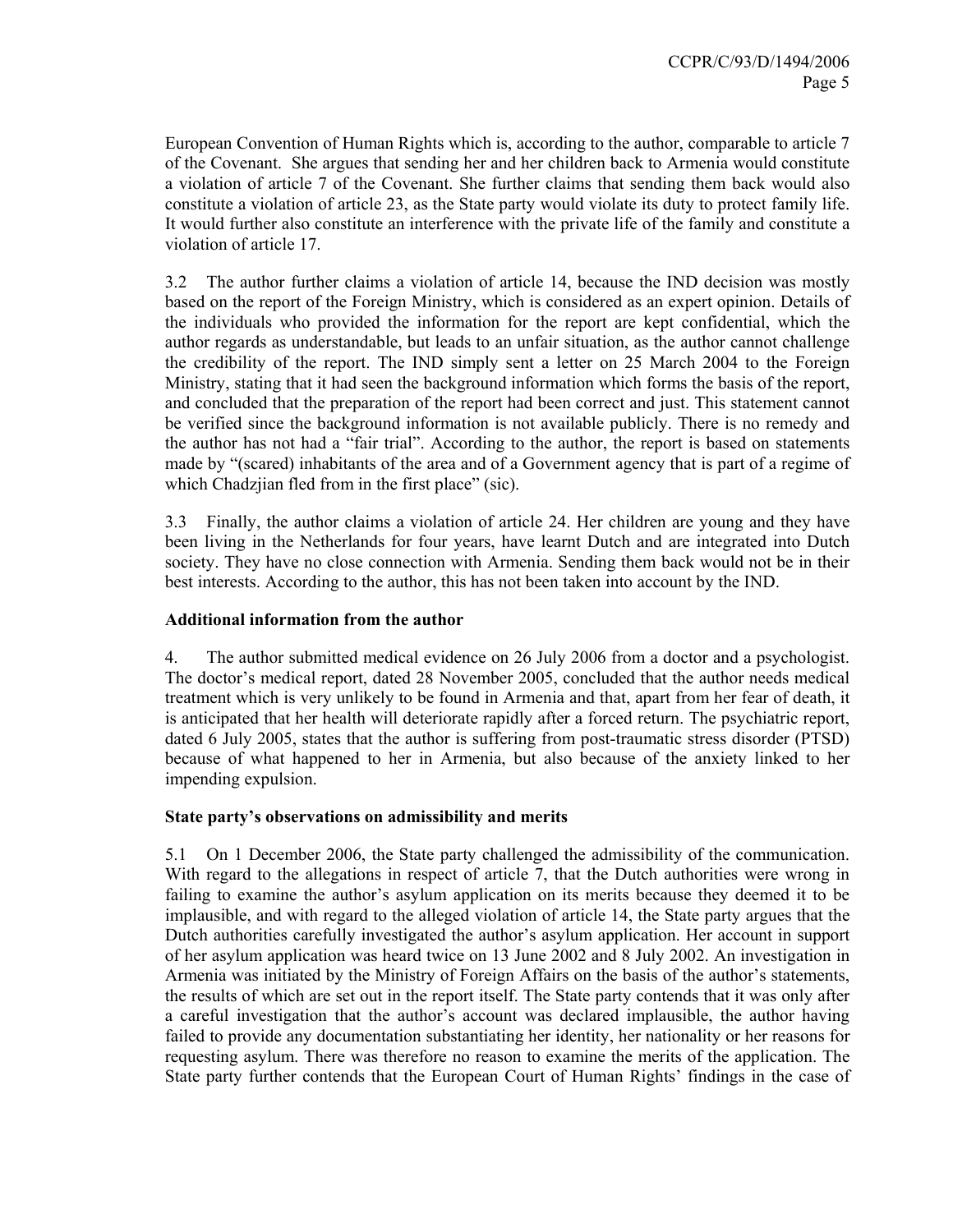*Said v. the Netherlands* does not suggest otherwise. In this case, the European Court took into account the author's persuasive argument rebutting the Government's claim that his account lacked credibility<sup>3</sup>. No comparable situation exists in the case under consideration. The official report indicates that the investigation in Armenia found no evidence to support the author's account, including her claims that her house had burnt down, and that neither the authorities nor her alleged neighbours knew of anyone of her identity at the home address she gave. The State party adds that the author did not provide any objective evidence that the information in the official report was unreliable. In light of the above, the author's claims under article 7 and 14 are inadmissible on the grounds that they are not sufficiently substantiated.

5.2 With regard to the alleged violation of article 14, the State party further points out that the author was given, at her request, copies of the documents underlying the official report. Information concerning the sources and methods of investigation were omitted pursuant to a decision taken in conformity with section 10, subsection 2 of the Government Information (Public Access) Act, which allows information to be withheld for various reasons, including protection of sources and of investigative methods and techniques. The State party notes that the author did not exercise her right to ask an independent court to assess the legitimacy of the decision to withhold information concerning investigative sources and methods. It therefore concludes that the author failed to exhaust domestic remedies, as required by article 5, paragraph 2 (b) of the Optional Protocol.

5.3 The State party takes note of the additional information provided by the author on 26 July 2006, by which the author claims that she requires medical treatment unlikely to be available in Armenia, and that her health will deteriorate rapidly without such medication. It interprets this as a claim that due to the author's medical condition, there is a real risk that her rights under article 7 will be violated if she is forcibly expelled to Armenia. With regard to this claim, as well as the claims under articles 17 and 23, the State party notes that the author has not brought any of these matters before the domestic courts and that, as a consequence, the State party was denied the opportunity to respond to them. The State party concludes therefore that these aspects of the communication are inadmissible under article 5, paragraph 2 (b) of the Optional Protocol for non-exhaustion of domestic remedies.

5.4 Similarly, the State party submits that the claims under article 24 were not brought before the domestic courts. The author's only contention during the domestic proceedings was that by finding her account of events implausible and thus not evaluating it on the merits, the Dutch authorities risk exposing her children to danger in Armenia. These claims are therefore inadmissible under article 5, paragraph 2 (b), of the Optional Protocol for failure to exhaust domestic remedies.

5.5 In its observations dated 27 March 2007, the State party indicated that its observations on admissibility may be regarded as equally pertaining to the merits of the communication.

## **Author's comments on the State party's submissions on admissibility and merits**

6.1 In her comments dated 2 May 2007, the author responds to some aspects of the State party's submissions. She reiterates that she had to flee Armenia with her children after her

<sup>&</sup>lt;sup>3</sup> Application No. 2345/05, para. 51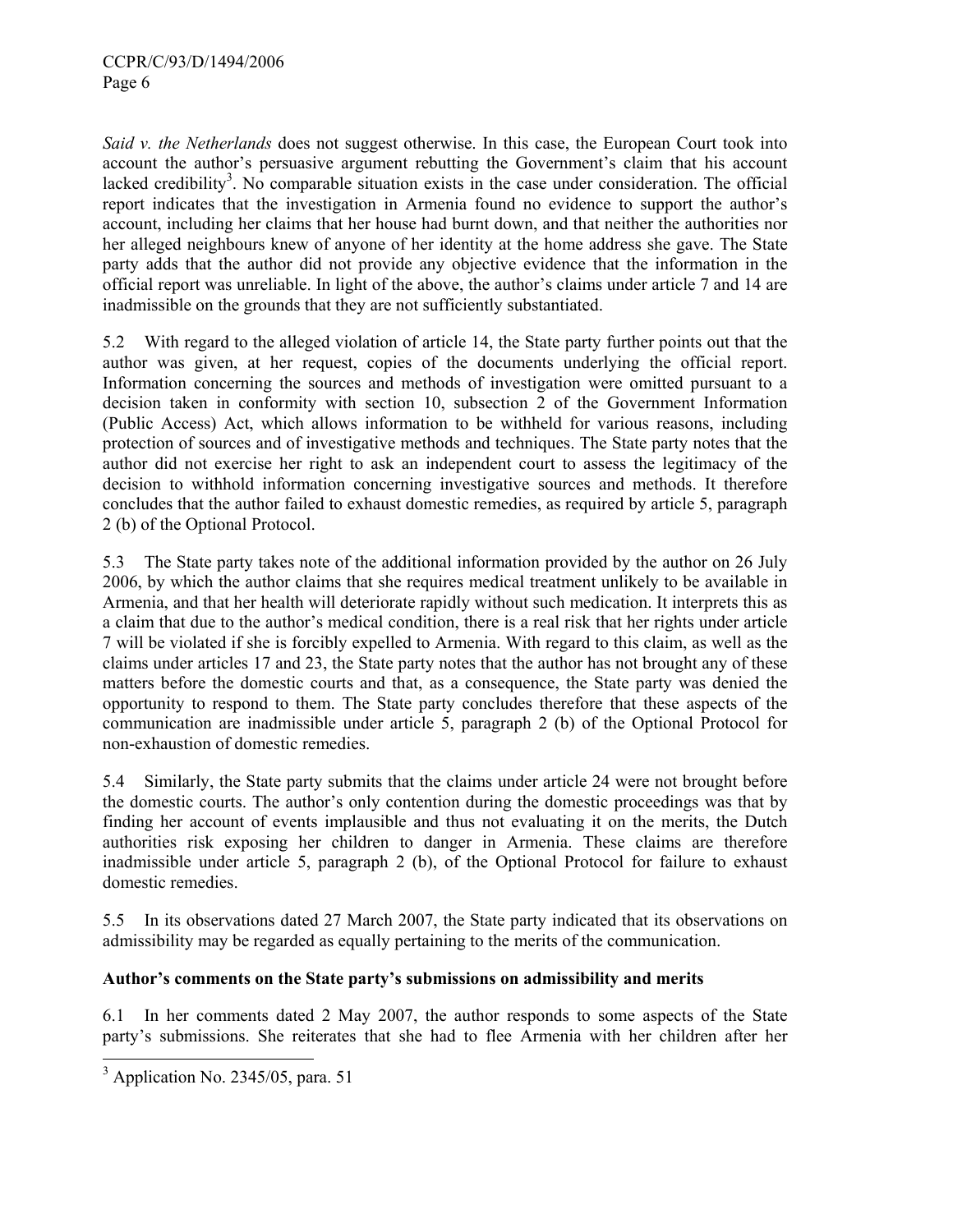husband and the father of her children was shot dead and their house burn down by the Armenian authorities. This explains why she arrived without her documents. The explanation why no-one in the neighborhood, nor the Armenian authorities, said anything to the Dutch authorities investigating the case in Armenia can be explained by the author's and her children's background, as associated with her husbands political activities. She further contends that by applying Dutch standards to this investigation, the State party arrived at the wrong conclusions. Those conclusions, which were used to deny the author a decision on the merits of her asylum claim, will lead to a violation of article 7 should the author and her children be returned to Armenia.

6.2 Regarding the State party's argument that the author did not take advantage of the opportunity to ask an independent court to assess the legitimacy of the decision to withhold information concerning investigative sources and methods, the author submits that this procedure would not be effective, as there is no possibility for an asylum seeker to obtain more information. The author further submits that asylum proceedings, in which the investigation conducted by Dutch authorities in Armenia played an important role, have been exhausted which, by itself, is enough for admissibility of the communication.

6.3 In support of her claim under article 24, the author reiterates that sending her children back to Armenia would put them in danger. She claims that she raised this argument several times throughout the proceedings, and refers to the Committee's jurisprudence in which it held that the children's interests were of primary importance<sup>4</sup>.

### **Additional submissions by the author**

 $\overline{a}$ 

7.1 On 7 February 2008, the author provided the Committee with a summary of the Dutch ombudsman's report concerning reports by the Ministry of Foreign Affairs based on investigations conducted in the countries of origin of asylum seekers. According to the ombudsman's report, the reliability of these investigations has decreased and it is unrealistic to expect from people interrogated that they will report what they know since those people are enemies of the state they still live in. The author argues therefore that the State party's authorities should not have based their decision not to examine the author's asylum claim on the merits on such unreliable investigations.

7.2 By letter of 18 February 2008, the author submitted drawings by her children, which she claims represents in detail the neighbourhood they used to live in Armenia. She argues that those maps establish the veracity of her account and that, combined with the information provided on 7 February 2008, demonstrate that the investigation carried out by the State party's authorities are not trustworthy.

<sup>4</sup> See Communication No. 930/2000, *Hendrick Winata and So Lan Li v. Australia*, views adopted on 16 August 2001, at para. 7.3; Communication No. 1069/2002*, Ali Aqsar Bakhtiyari and Roqaiha Bakhtiyari v. Australia*, views adopted on 6 November 2003, at para. 5.15 and 9.7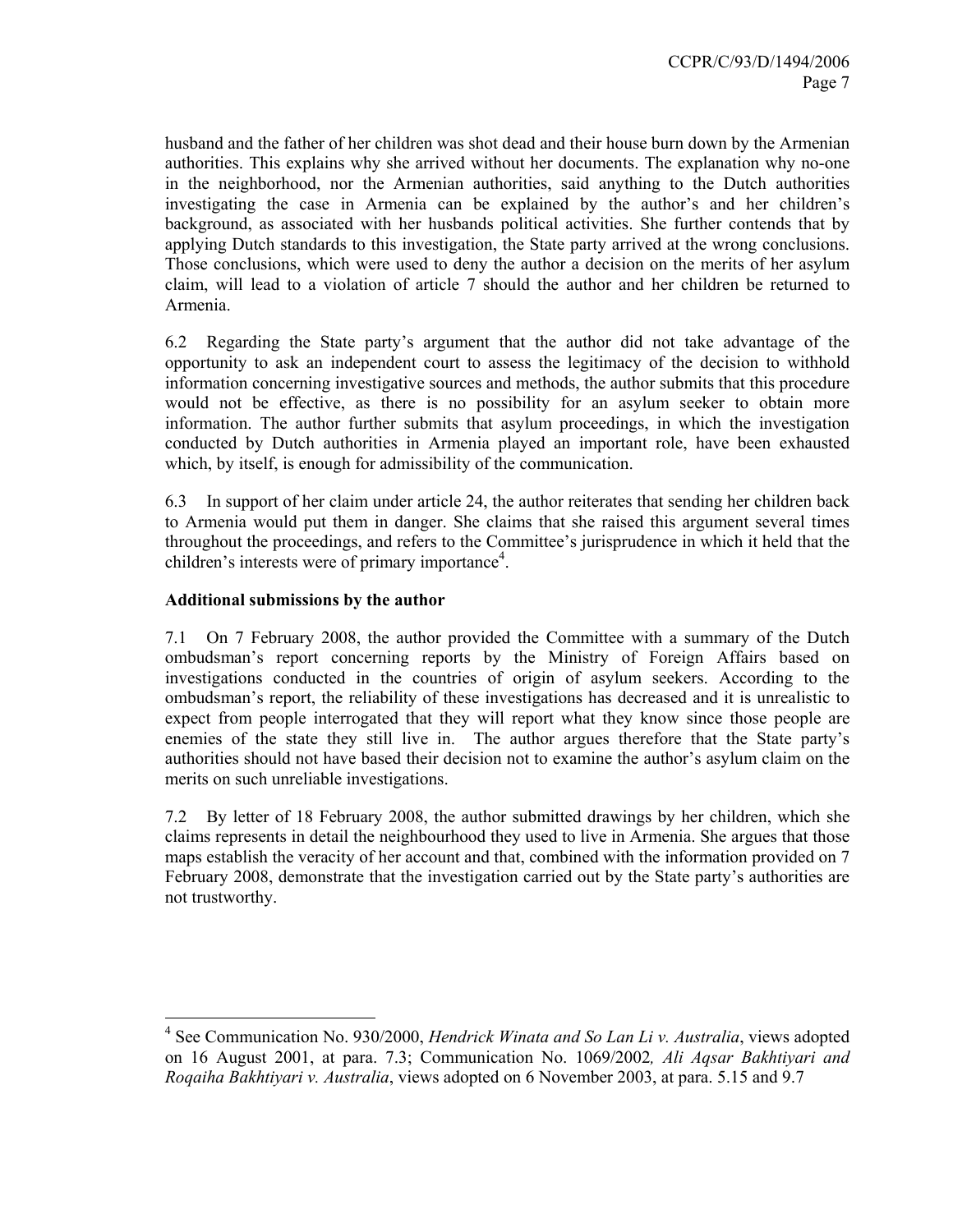l

### **Issues and proceedings before the Committee**

8.1 Before considering any claims contained in a communication, the Human Rights Committee must, in accordance with article 93 of its rules of procedure, decide whether or not it is admissible under the Optional Protocol to the Covenant.

8.2 The Committee notes that the State party challenges the admissibility of the entire communication. With regard to the author's claim under article 7, the Committee recalls that States parties are under an obligation not to expose individuals to a real risk of being subjected to torture or cruel, inhuman or degrading treatment or punishment upon entering another country by way of their extradition, expulsion or refoulement<sup>5</sup>. It notes that the IND considered and rejected the author's asylum application for lack of credibility on two occasions, on the second occasion after having received the findings of an investigation that its authorities had undertaken in Armenia itself. If further notes that the author's appeal was considered and rejected by the Court of the Hague residing in Groningen and then subsequently rejected by the "Raad van State", the Highest Administrative Court of the Netherlands. The Committee recalls its jurisprudence that it is generally for the courts of States parties to the Covenant to evaluate facts and evidence in a particular case, unless it is found that the evaluation was clearly arbitrary or amounted to a denial of justice<sup>6</sup>. It also recalls that the same jurisprudence has been applied to removal proceedings<sup>7</sup>. The material before the Committee is insufficient to show that the proceedings before the authorities in the State party suffered from any such defects. The Committee accordingly considers that the author has failed to substantiate her claims under article 7, for purposes of admissibility, and it concludes that this part of the communication is inadmissible under article 2 of the Optional Protocol.

8.3 With respect to the alleged violation of article 7, in so far as it relates to the author's medical condition, the Committee notes the State party's argument that the author did not make this claim before the domestic courts. The Committee recalls its jurisprudence, according to which the requirement of exhaustion of domestic remedies, which allows the State party to remedy an alleged violation before the same issue is raised before the Committee, oblige authors to raise the substance of the issues submitted to the Committee before domestic courts. Noting that the author has failed to raise the alleged violation of article 7, in so far as it relates to the author's medical condition, before domestic courts, the Committee concludes that this part of the communication is inadmissible pursuant to article 2, and article 5, paragraph 2 (b) of the Optional Protocol.

8.4 As to the author's allegation under article 14 that she was not afforded an effective remedy to challenge the credibility of the investigative report of the Foreign Ministry, the Committee

<sup>&</sup>lt;sup>5</sup> See Communication No.1302/2004, *Khan v. Canada*, inadmissibility decision of 25 July 2006, para. 5.4. and Communication No. 1234/2003, *P.K. v. Canada*, inadmissibility decision of 20 March 2007, para. 7.2.

<sup>6</sup> See for example Communication No. 541/1993, *Errol Simms v. Jamaica*, inadmissibility decision adopted on 3 April 1995, para. 6.2 and *P.K. v. Canada*, inadmissibility decision of 20 March 2007, para. 7.2.

<sup>7</sup> See Communication No. 1234/2003, *P.K. v. Canada,* inadmissibility decision adopted on 20 March 2007.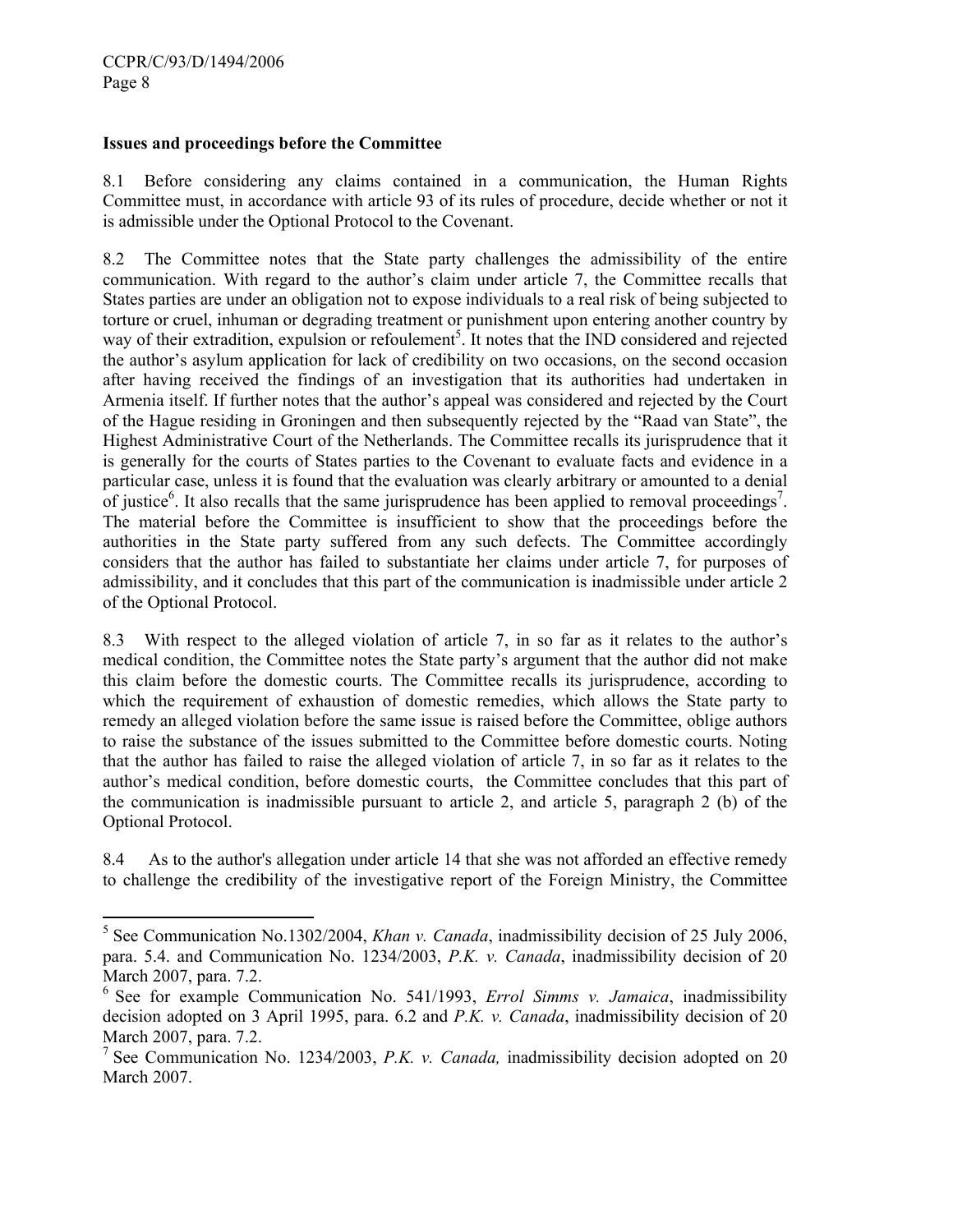notes the State party's argument that the author could have exercised the right to ask a court to review the legitimacy of the decision taken under article 10, subsection 2 of the Government Information (Public Access) Act to withhold information concerning investigative sources and methods employed for writing the report. The Committee refers to its jurisprudence that deportation proceedings did not involve either, "the determination of any criminal charge" or "rights and obligations in a suit at law" within the meaning of article  $14^8$ . It notes that, in the present case, the author was not charged or convicted for any crime in the State party and her deportation and that of her children to Armenia does not constitute a sanction imposed as a result of a criminal proceeding. The Committee further notes that the concept of a "suit at law" under article 14, paragraph 1, of the Covenant is based on the nature of the right in question rather than on the status of one of the parties<sup>9</sup>. In the present case, the proceedings relate to the author's right to receive protection for herself and her children in the State party's territory. The Committee considers that proceedings relating to aliens' expulsion, the guarantees in regard to which are governed by article 13 of the Covenant, do not fall within the ambit of a determination of "rights and obligations in a suit at law", within the meaning of article 14, paragraph  $1.^{10}$  The Committee therefore concludes that the author's claim under article 14 is inadmissible *ratione materiae* pursuant to article 3 of the Optional Protocol.

8.5 As to the author's claim under articles 17 and 23, the Committee notes that the author did not challenge in her comments dated 2 May 2007 the state party's argument that the author had not brought this issue before the domestic courts. Given the author's failure to do so, the Committee considers that this part of the communication is also inadmissible under article 2 and article 5, paragraph 2 (b), of the Optional Protocol.

8.6 As to the author's claim under article 24, the Committee considers that the author has not substantiated, for purpose of admissibility, the reasons why sending her children back to Armenia with her, would amount to a violation of this provision. The Committee therefore considers this claim inadmissible as unsubstantiated within the meaning of article 2 of the Optional Protocol.

9. The Committee therefore decides:

 $\overline{a}$ 

a) That the communication is inadmissible under articles 2, 3 and 5, paragraph 2 (b), of the Optional Protocol;

b) That this decision shall be communicated to the author and to the State party.

<sup>8</sup> See Communication No. 1234/2003, *P.K. v. Canada*, inadmissibility decision of 20 March 2007, para. 7.4 and 7.5

<sup>9</sup> Communication No. 112/1981, *Y.L. v. Canada*, inadmissibility decision adopted on 8 April 1986, para.9.1 and 9.2; Communication No.441/1990, *Casanovas v. France*, Views adopted on 19 July 1994, para.5.2; Communication No. 1030/2001, *Dimitrov v. Bulgaria*, decision on admissibility adopted on 28 October 2005,para.8.3.

<sup>&</sup>lt;sup>10</sup> See Communication No. 1234/2003, *P.K. v. Canada*, inadmissibility decision of 20 March 2007, para. 7.4 and 7.5.